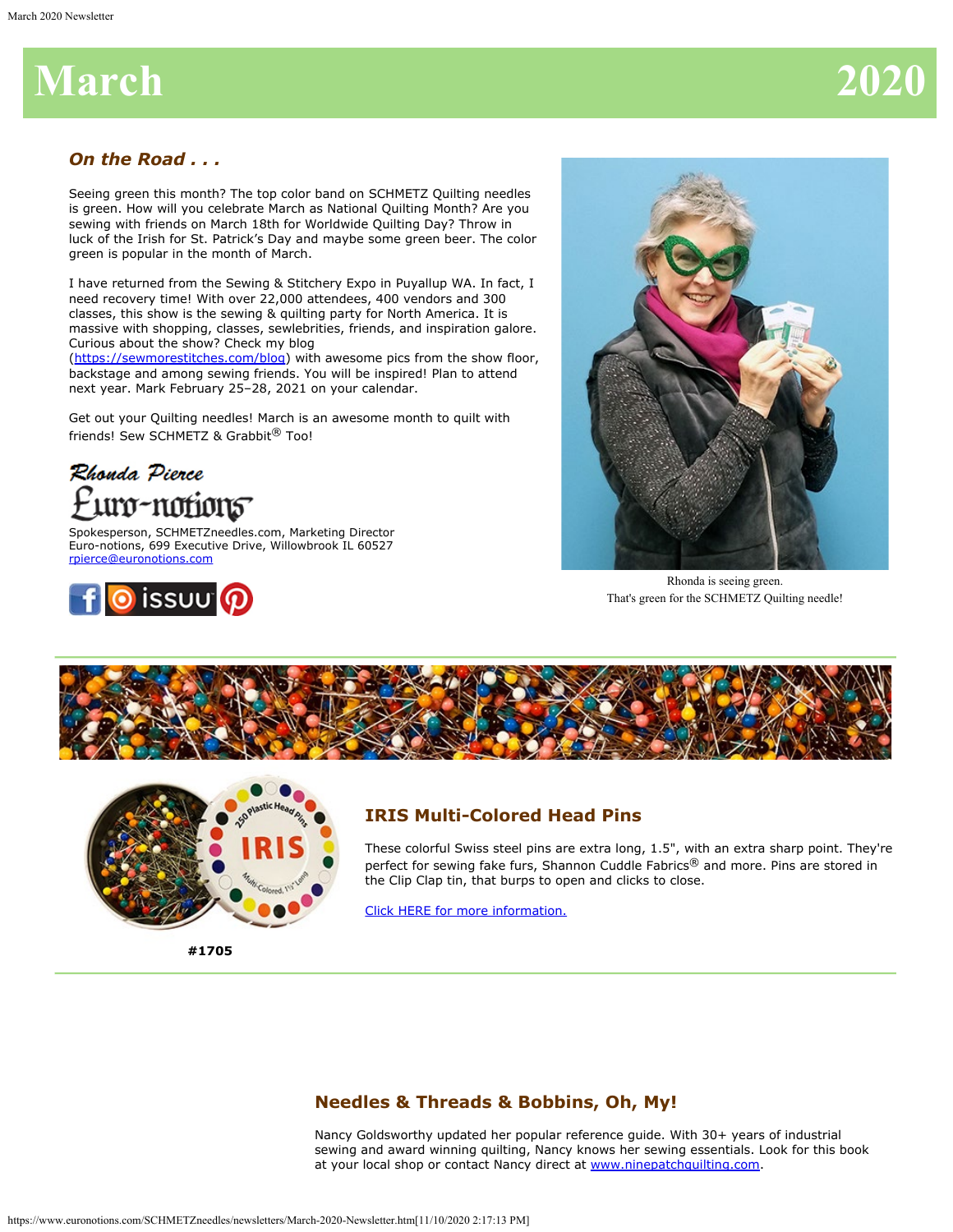



#### Thanks for Reading **SCHMETZ** *Inspired to SEW*!

#### **SCHMETZ** *Inspired to SEW* **#75 Heidi Proffetty**

Each time we view Heidi Proffetty's mosaic quilts, we are intoxicated by the intense emotions of the personal subjects created by tiny fabric pieces. These little mosaic pieces simply boggle our minds! How does Heidi create these marvelous soul captivating quilts? Rita Farro delves into the award winning quilter's creative life and discovers a foundation of family life mixed with heart, diverse interests, and the importance of a guiding hand through mentorship. One doesn't always know the importance of encouraging actions and kind words. Who will you help today? Watch Heidi's appearance on [www.thequiltshow.com](http://www.thequiltshow.com/), episode #2406, from March 10, 2019!

[Click HERE to read on issuu.com](https://issuu.com/schmetzneedles/docs/its75-mar20?fr=sNjQ0ZTE3NTM3)



**JUMBO BobbinSaver2**® **is Now Available!**

Does your sewing machine use a Jumbo bobbin? The popular **Grabbit BobbinSaver2®** is now available for Jumbo bobbins. Available now at local quilt shops and sewing machine dealers.

[Click HERE for more information.](https://www.schmetzneedles.com/category/Grabbit®-Sewing-Tools-31)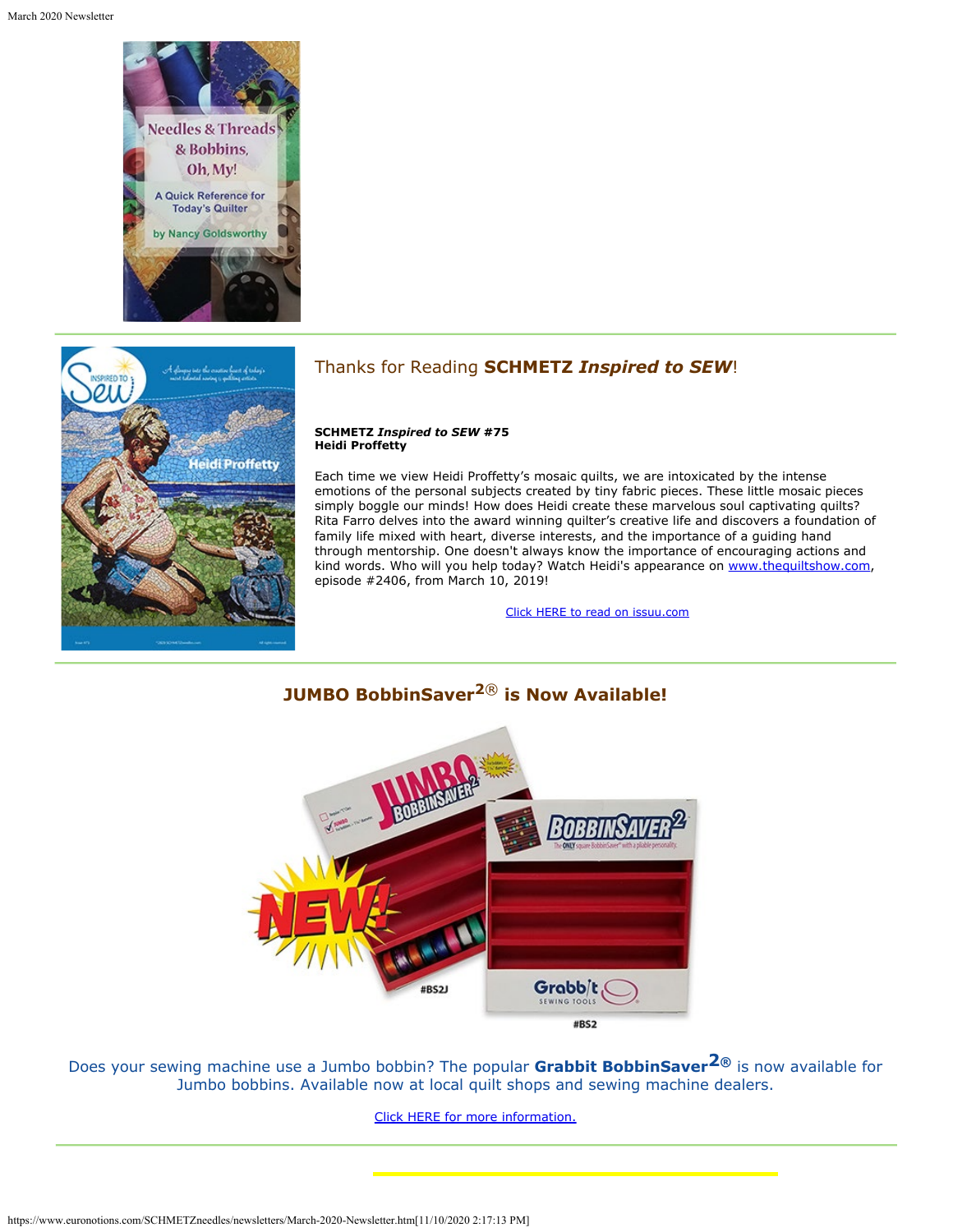



Constant Contact All Star Winner